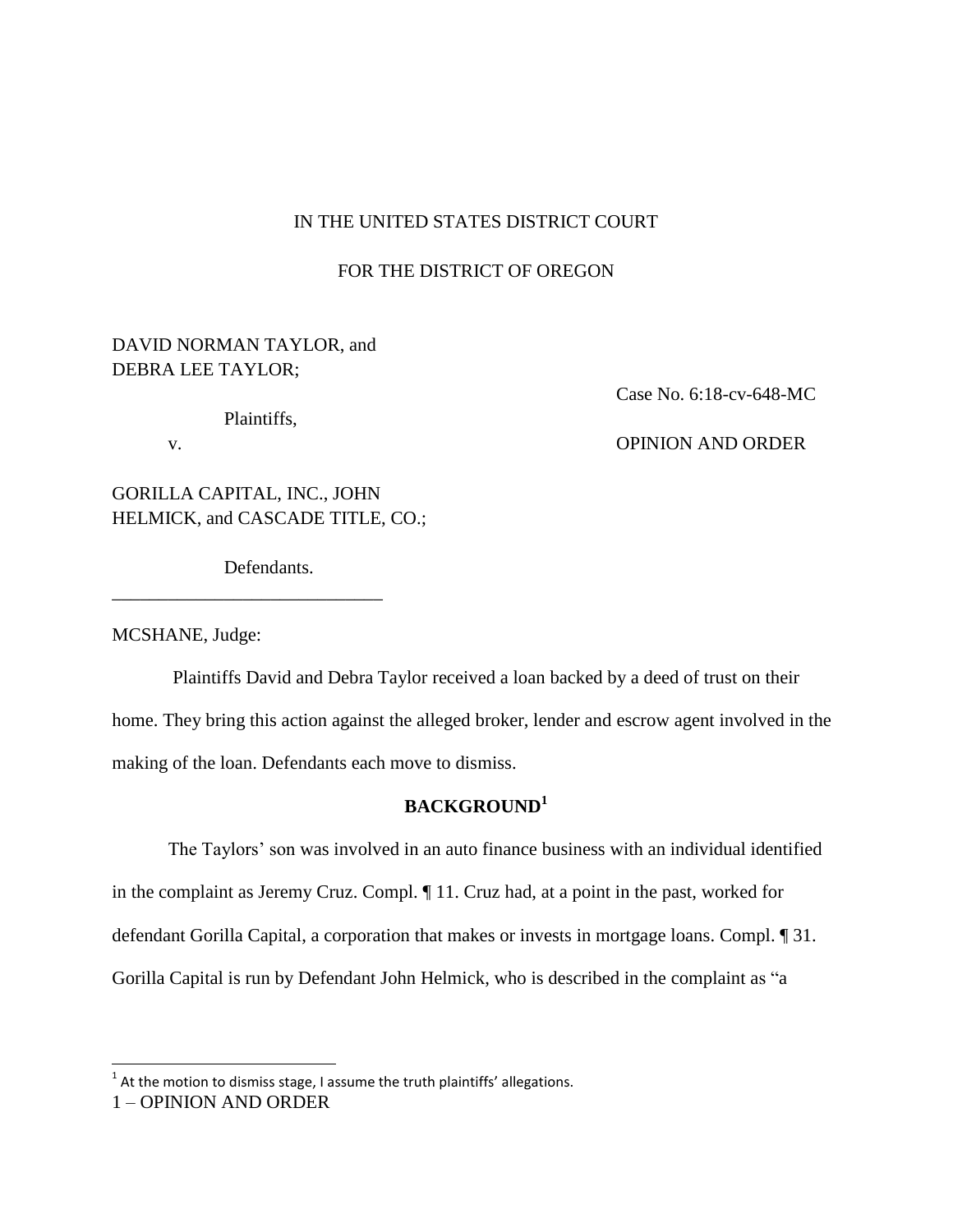sophisticated lender, broker and real estate 'flipper' who has run Gorilla Capital since 1993."

Compl. ¶ 16. Helmick and Cruz are close friends. Compl. ¶ 9.

8.

Sometime prior to July 6, 2015, a Jeremy Cruz contacted Gorilla Capital and Helmick about a loan related to his business, Eugene Auto Finance. He proposed that Defendants give Plaintiffs a loan secured by a third lien on their principal residence but with the proceeds being used for purposes as directed by Cruz and Helmick.

\* \* \* \*

10.

On or about July 6, 2015, a loan was closed in escrow at Cascade Title for \$90,000 with Helmick as the lender. The proceeds went partly to certain creditors of Eugene Auto Finance, and \$39,800.35 was distributed to Cruz personally. Within days, Cruz lend [sic] \$35,000 of the loan proceeds to Gorilla Capital.

11.

Immediately after closing, Taylor was contacted by their son, a business partner with Cruz. He advised them that the payments to Eugene Auto Finance creditors were not as he agreed with Cruz, and that the distribution to Cruz should have been capital for Eugene Auto Finance. Taylor immediately went back to Cascade Title to rescind the loan. The closing occurred around 5 pm PST and Taylor found the doors locked. A Cascade employee came out to talk to Taylor and advised them to call the next day. The next Taylor [sic] called Cascade Title and demanded that the loan be rescinded. Cascade title employees told Taylor that the loan already funded and could not be rescinded.

12.

Within three days after closing, Taylor sent a written rescission notice to Helmick and Gorilla Capital via email, as this was the ordinary course of communications.

13.

Cascade Title employees, prior to closing, confirmed that funding would not occur until three (3) days after closing.

\* \* \* \*

15.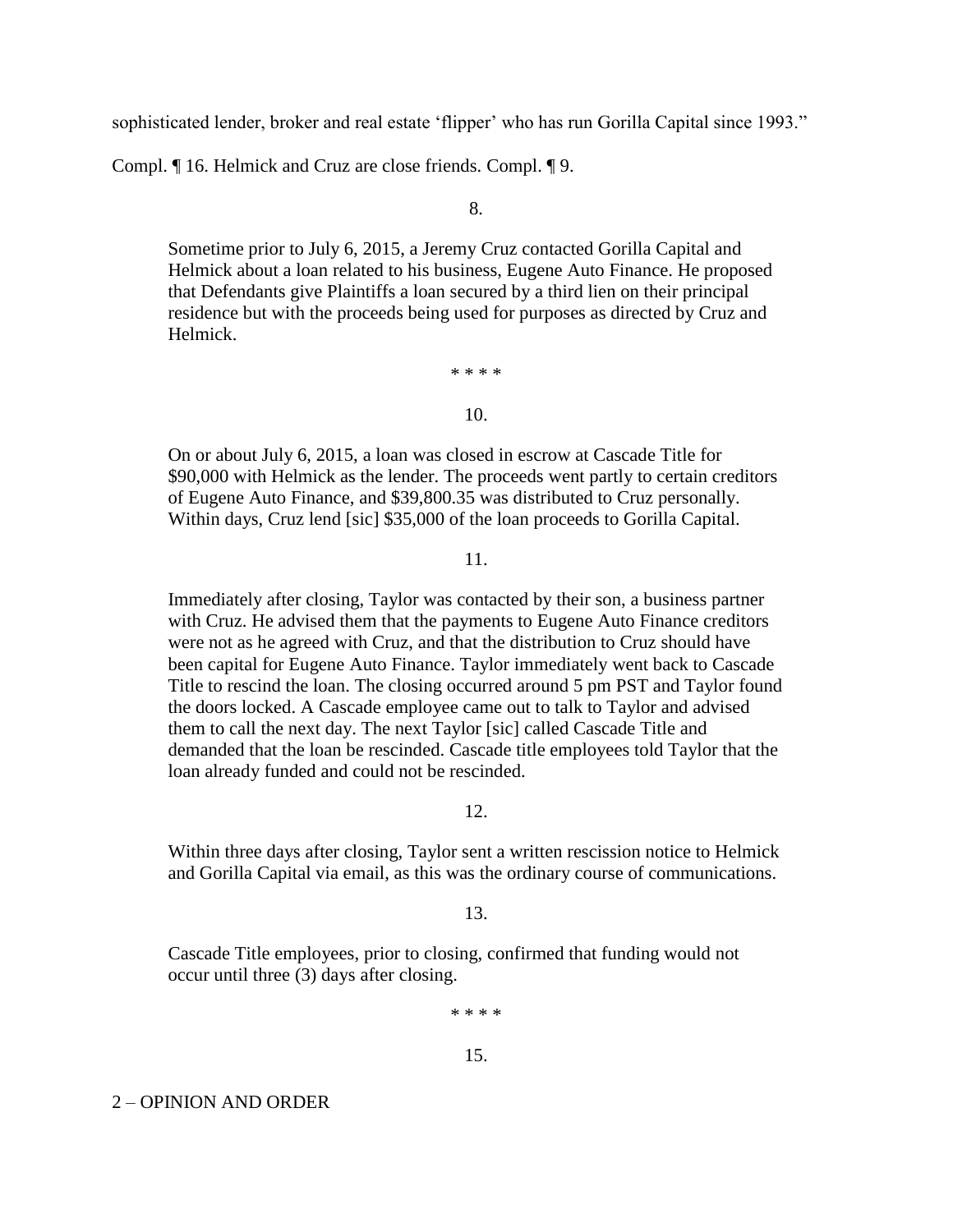Taylor never provided a loan application, made any financial disclosures nor provided evidence of an ability to repay the loan. The loan is an asset loan, relying only on the value of the collateral as a basis to foreclose.

16.

Helmick is a sophisticated lender, broker and real estate 'flipper' who has run Gorilla Capital since 1993. Helmick as [sic] created multiple securitized real estate investment trusts, a form of a regulated security. On information and belief, Defendants have a long history of working in concert in lending, as well as buying and selling real estate. Thus, any statute of limitation applicable to this action should be tolled in equity.

# 17.

All communications with Helmick, before and after closing, were by email and used Helmick's Gorilla Capital email. All emails from Helmick were signed by Helmick as CEO of Gorilla Capital.

# 18.

Taylor never made a single payment to Helmick and never ratified the loan after rescinding the loan. Taylor's [sic] received no benefit from the loan nor consideration for pledging the Property as collateral for the loan.

Compl.

Although the Taylors brought this action during their bankruptcy proceedings, I granted

the motion for withdrawal of these claims from the bankruptcy case. ECF No. 5. As noted,

defendants each move to dismiss the complaint.

## **STANDARDS**

To survive a motion to dismiss under Fed. R. Civ. P. 12(b)(6), a complaint must contain sufficient factual matter that "state[s] a claim to relief that is plausible on its face." *Bell Atlantic Corp. v. Twombly*, 550 U.S. 544, 570 (2007). A claim is plausible on its face when the factual

allegations allow the court to infer the defendant's liability based on the alleged conduct.

*Ashcroft v. Iqbal*, 556 U.S. 662, 663 (2009). The factual allegations must present more than "the

mere possibility of misconduct." *Id.* at 678.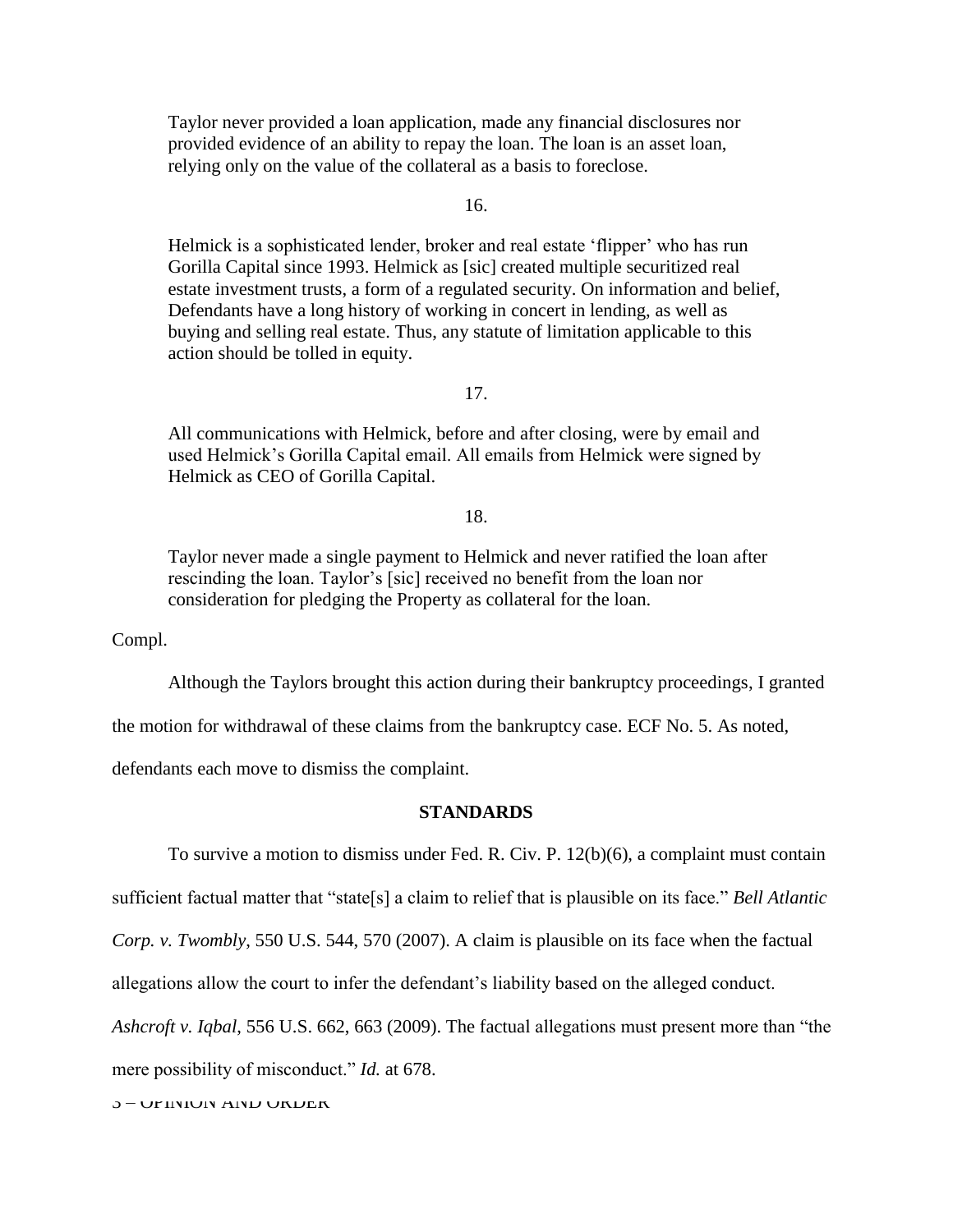While considering a motion to dismiss, the court must accept all allegations of material fact as true and construe those facts in the light most favorable to the non-movant. *Burget v. Lokelani Bernice Pauahi Bishop Trust*, 200 F.3d 661, 663 (9th Cir. 2000). But the court is "not bound to accept as true a legal conclusion couched as a factual allegation." *Twombly*, 550 U.S. at 555. If the complaint is dismissed, leave to amend should be granted unless "the pleading could not possibly be cured by the allegation of other facts." *Doe v. United States*, 58 F.3d 494, 497 (9th Cir. 1995).

# **DISCUSSION<sup>2</sup>**

 Although the complaint does not distinguish the separate claims against the individual defendants, the Taylors now confirm that they bring claims one through four against Gorilla Capital and Helmick, and claim five, for breach of contract, against Cascade Title. In responding to Cascade Title's motion, the Taylors state claim five should have been brought as a breach of an express contract claim (rather than an implied contract). Because the Taylors seek leave to amend claim five to assert claims for breach of an express contract, breach of an oral modification, or, in the alternative, breach of fiduciary duty, Cascade's motion to dismiss, ECF No. 13, is DENIED as moot.<sup>3</sup>

Gorilla Capital and Helmick move to dismiss claims one through four. Those claims are for fraud and for violations of the Oregon Mortgage Lender Law (OMLL), the Dodd-Frank Act,

 $\overline{\phantom{a}}$ 

 $2$  The Taylors submitted several exhibits attached to their responses. At this stage, however, the court is limited to considering the complaint, any exhibits attached to the complaint, and any matters subject to judicial notice. *Swartz v. KPMG LLP*, 476 F.3d 756, 763 (9th Cir. 2007) (per curiam). As the Taylors do not move for judicial notice, and as no exhibits are attached to the complaint (and none of the exhibits concern any documents explicitly referred to or relied upon by the complaint), the court does not consider the exhibits in resolving the pending motions.

<sup>4</sup> – OPINION AND ORDER <sup>3</sup> Plaintiffs' unopposed motion to substitute CTC Escrow Co. for Cascade Title, ECF No. 16, is GRANTED.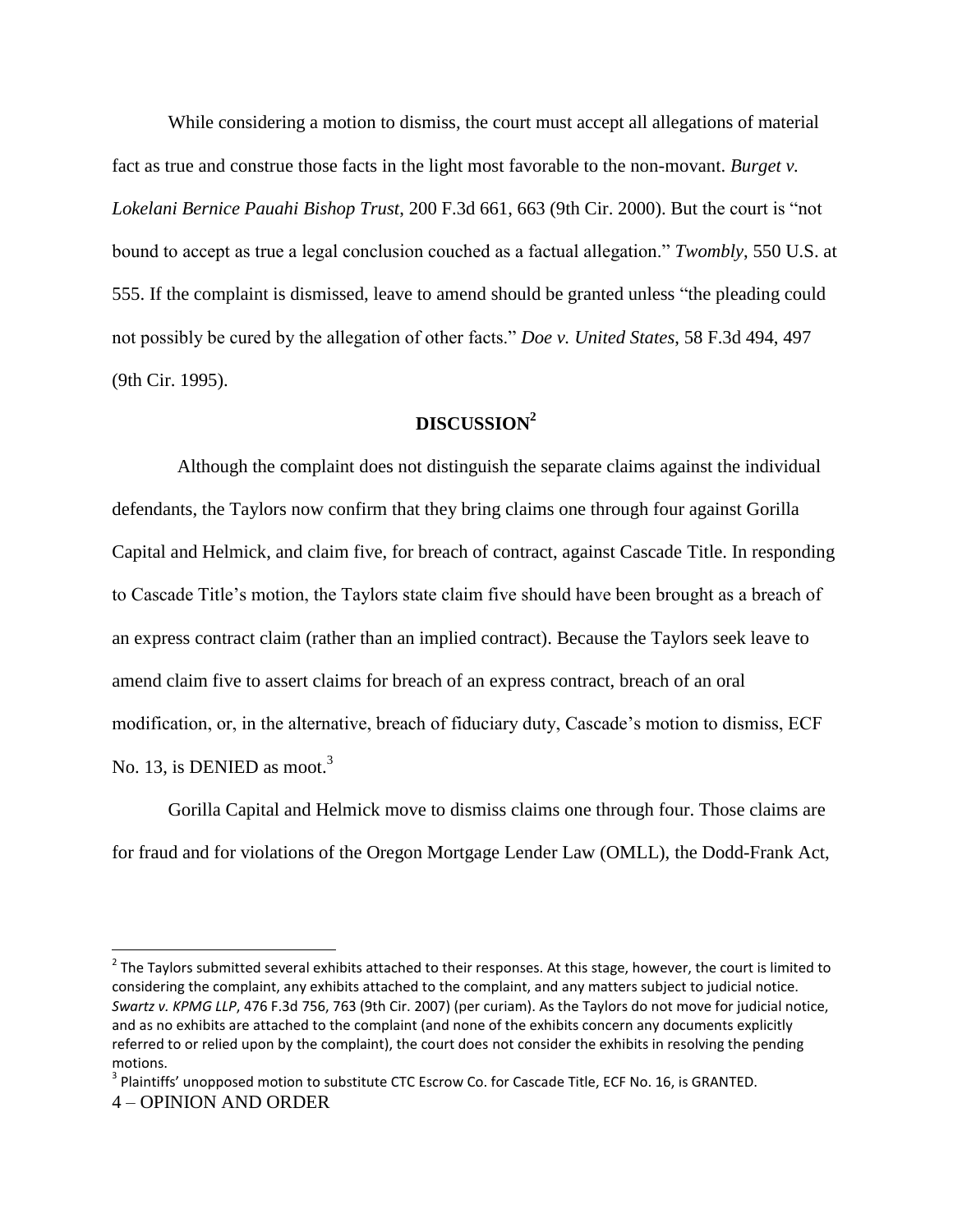the Home Ownership and Equity Protection Act (HOEPA), the Truth in Lending Act (TILA),

and the Real Estate Settlement Procedures Act (RESPA).

#### 1. **FRAUD**

In addition to the allegations included above, the Taylors allege:

Defendants, acting in concert, represented the loan as a consumer loan secured by a principal residence and, thus, subject to all state and federal requirements. Alternatively, Defendants omitted the material fact that the loan would not be a consumer loan but was instead a high risk asset based loan.

\* \* \* \*

Taylor was unable to afford the loan but was never advised properly as to the financial consequences of the loan, such as by [TILA or HOEPA] disclosures.

Compl. ¶ 20.

Rule 9(b) of the federal rules of civil procedure requires a party alleging fraud to "state with particularity the circumstances constituting fraud." Gorilla Capital and Helmick argue the complaint fails to sufficiently allege the particular facts supporting the fraud claims. I agree.

The Taylors must specify "the who, what, when, where, and how" of the defendants' fraudulent conduct. *Vess v. Cib-Geigy Corp. USA*, 317 F.3d 1097, 1106 (9th Cir. 2003) (quoting *Cooper v. Pickett*, 137 F.3d 616, 627 (9th Cir. 1997)). Merely alleging the defendants—the complaint is unclear as to which one—represented the loan as a consumer loan is not enough. "The plaintiff must set forth what is false or misleading about a statement, and why it is false." *Id.* (quoting *Decker v. GlenFed, Inc.*, 42 F.3d 1541, 1548 (9th Cir. 1994)). The Taylors confuse matters by pleading the fraud claim in the alternative. *See* Compl., ¶ 20 (defendants represented the loan as a consumer loan or, in the alternative, "omitted the material fact that the loan would not be a consumer loan . . . .").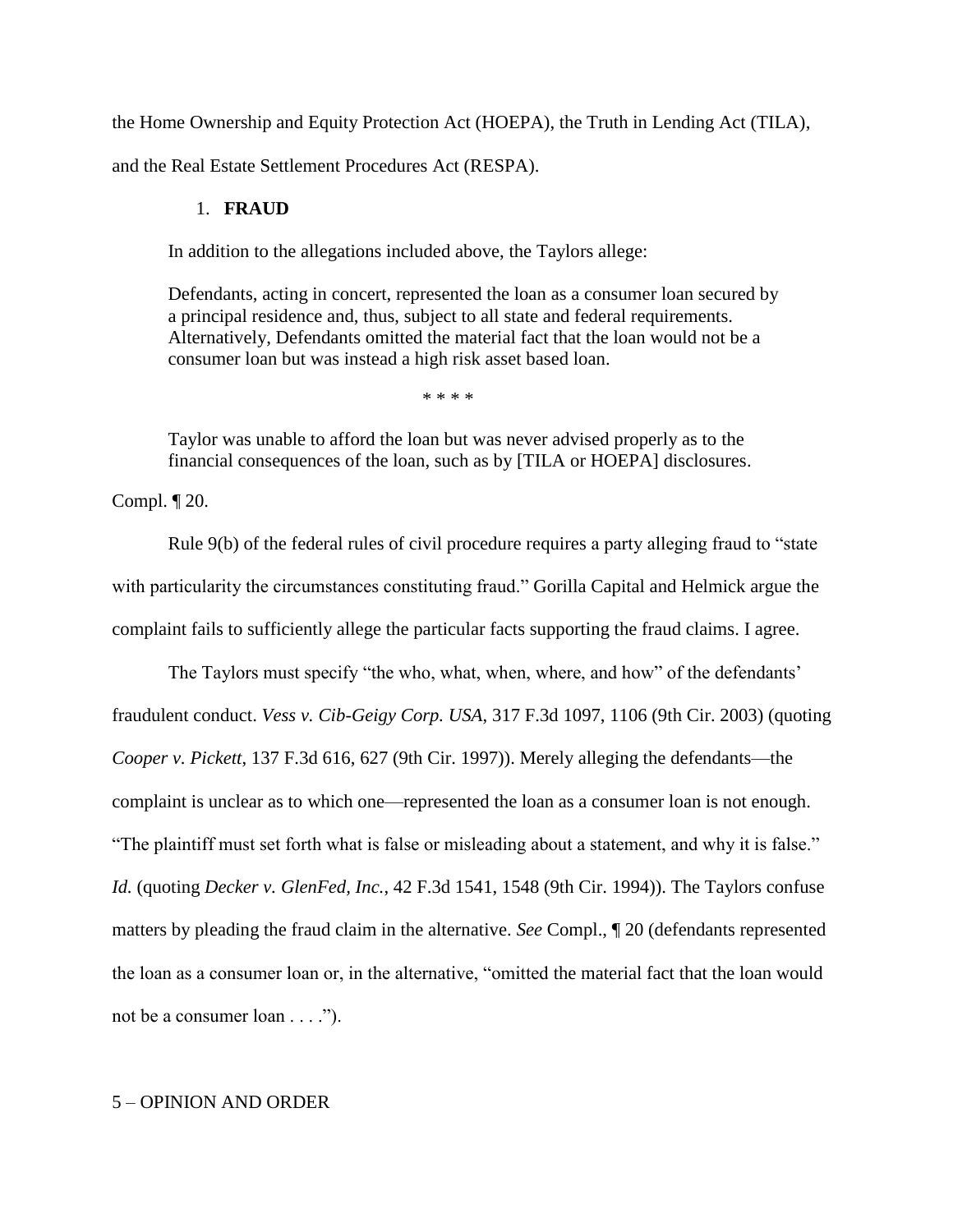The Taylors argue they need not distinguish who made the statement (or who omitted making a statement) because Helmick is the CEO of Gorilla Capital. "Based on the nature of the relationship, Taylors do not need to distinguish between the two Defendants at this stage of the case because Helmick's statements are the Corporation's statements." Resp. 4; ECF No. 6. Even assuming this is correct, defendants correctly point out that the complaint is unclear as to whether Helmick or another employee or agent of Gorilla Capital made any fraudulent representation. Defendants cannot reasonably determine who made the statement—and therefore cannot respond to, or defend against, the allegation—because the complaint is silent as to when or where a defendant, or an agent of the defendant, made any statement. *See Swartz v. KPMG LLP*, 476 F.3d 756, 764-64 (9th Cir. 2007) ("Rule 9(b) does not allow a complaint to merely lump multiple defendants together but "require[s] plaintiffs to differentiate their allegations when suing more than one defendant . . . and inform each defendant separately of the allegations surrounding his alleged participation in the fraud.") (alterations in original) (quoting *Haskin v. R.J. Reynolds Tobacco Co.*, 995 F. Supp. 1437, 1439 (M.D. Fla. 1998)).

The Taylors argue "Paragraph 17 further confirms . . . that all communications with Helmick were signed by Helmick as CEO of Gorilla Capital. Therefore, the "who" is sufficiently identified." Resp. 5. Paragraph 17 alleges, "All communications with Helmick, before and after closing, were by email and used Helmick's Gorilla Capital email. All emails from Helmick were signed by Helmick as CEO of Gorilla Capital." It is unclear, however, if there were 1000 emails with fraudulent representations or just one. The generic allegation that defendants "represented the loan as a consumer loan" fails to apprise defendants of the nature of the alleged fraud. The Taylors essentially allege that somewhere in some email from Helmick to the Taylors is some representation that this was a consumer loan. Rule 9, however, requires much more.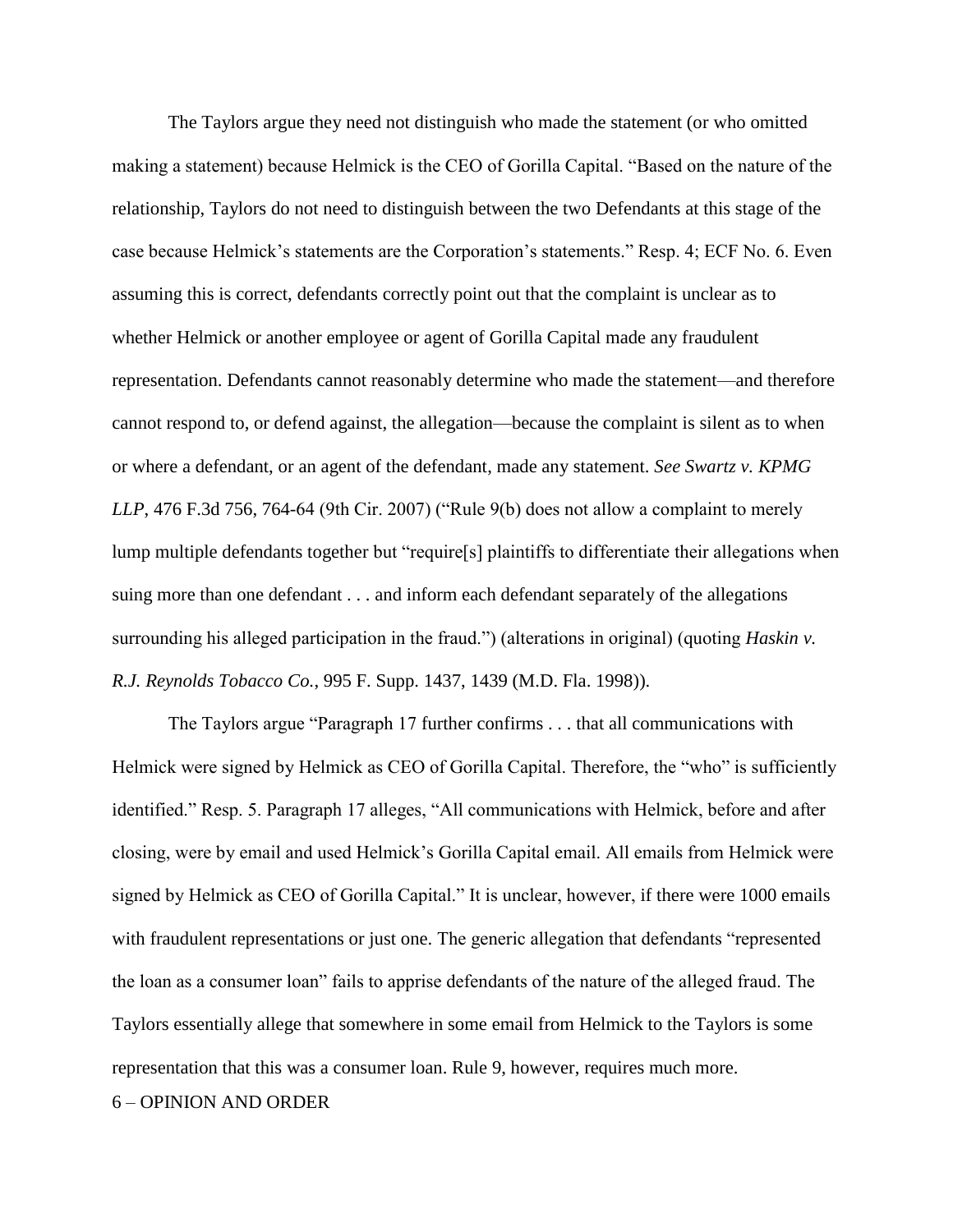If an email forms the basis of the Taylors' fraud claims, the Taylors must specify what the email said, when it was sent, who sent it, and why it was fraudulent. *Vess*, 317 F.3d at 1106. Defendants are entitled of such specifics "so that they can defend against the charge and not just deny that they have done anything wrong." *Id.* (quoting *Bly-Magee v. California*, 236 F.3d 1014, 1019 (9th Cir. 2001)).

The complaint's failure to satisfy rule 9's heightened pleading standards is exemplified in the Taylors' response. For example, the Taylors argue that because the complaint alleges the parties are residents of, and do business in, Lane County, "It is a reasonable inference that the fraud alleged occurred in Lane County, Oregon. The 'where' is sufficiently plead." Resp. 6-7. Further, the Taylors state:

Paragraphs 8 and 10 state the "when[.]" A loan was closed on July 6, 2015. The initial idea for the loan occurred some time prior to 2016, based on a non-party, Jeremy Cruz, contacting Gorilla Capital and Helmick. A reasonable inference is that the fraud occurred some time in reasonable proximity to July 6, 2015."

Resp. 7.

Alleging that some statement, made in some email at some point before some date was fraudulent, is not sufficient under rule 9 to allow defendants to adequately defend the charge. Rather, the Taylors' response appears to demonstrate that they are themselves unaware of any specific fraudulent statement supporting their claim.

The Taylors' alternative allegation of fraud—i.e., defendants' failure to tell the Taylors that the loan was not a consumer loan—fares no better. The Taylors are correct that an omission of a material fact may, in certain circumstances support a claim for fraud. *See Pollock v. D.R. Horton, Inc.-Portland*, 190 Or. App. 1, 20 (2003). But while the Taylors allege an omission of a material fact, they fail to allege any fiduciary relationship or that defendants had any duty to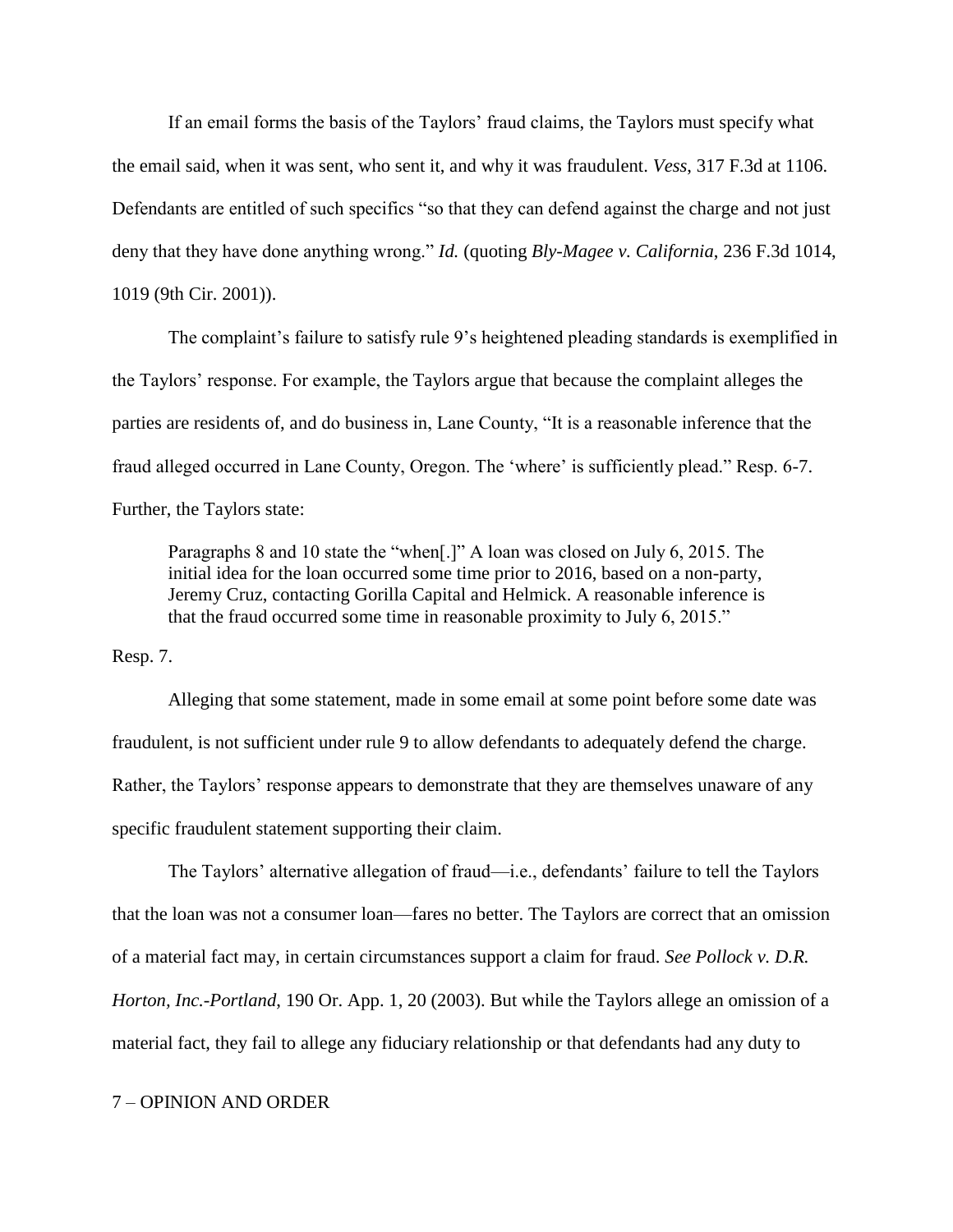speak. *See id*.; *see also Unigestion Holding, S.A. v. UPM Tech., Inc.* 160 F. Supp. 3d 1214, 1223 (D. Or. 2016) ("When fraud is based on silence or nondisclosure of a material fact, a party first must demonstrate that the defendant either (1) remained silent when the defendant had a duty to speak, or (2) assumed the obligation to make a full and fair disclosure of the whole truth by making a representation in the nature of a 'half-truth'." (internal quotations and footnote omitted)). $4$ 

As the Taylors fail to allege with sufficient particularity the requisite who, what, where, when and how of the defendants' fraudulent conduct, their claim for fraud fails under the heightened pleading standards of rule 9(b). *Vess*, 317 F.3d at 1106.

# 2. **The Oregon Mortgage Lender Law (OMLL)**

The Oregon Mortgage Lender Law, Or. Rev. Stat. 86A.095 *et seq*., provides limited private causes of action. As relevant here, one may bring a private action under 86A.151 against a person that employs, or should have employed, a mortgage loan originator "if the person engages in a residential mortgage transaction in which the person  $\dots$  (b)(A)(i) Makes an untrue statement of a material fact; or (ii) Omits from a statement a material fact that would make the statement not misleading in light of the circumstances under which the person makes the statement[.]" Or. Rev. Stat. 86A.151. A "mortgage loan originator" is one "who, for compensation or gain: (A) Takes an application for a residential mortgage loan; or (B) Offers or negotiates terms for a residential mortgage loan." Or. Rev. Stat. 86A.200(4)(a).

Considering the allegations described above, the Taylors state a claim that Helmick is a mortgage loan originator and "made untrue statements that the loan was subject to various

 $\overline{\phantom{a}}$ 

<sup>4</sup> "Actual concealment" is a third category of fraud under Oregon law. *Unigestion*, 160 F. Supp. 3d at 1223-34. The Taylors do not appear to seek recovery under an actual concealment theory.

<sup>8</sup> – OPINION AND ORDER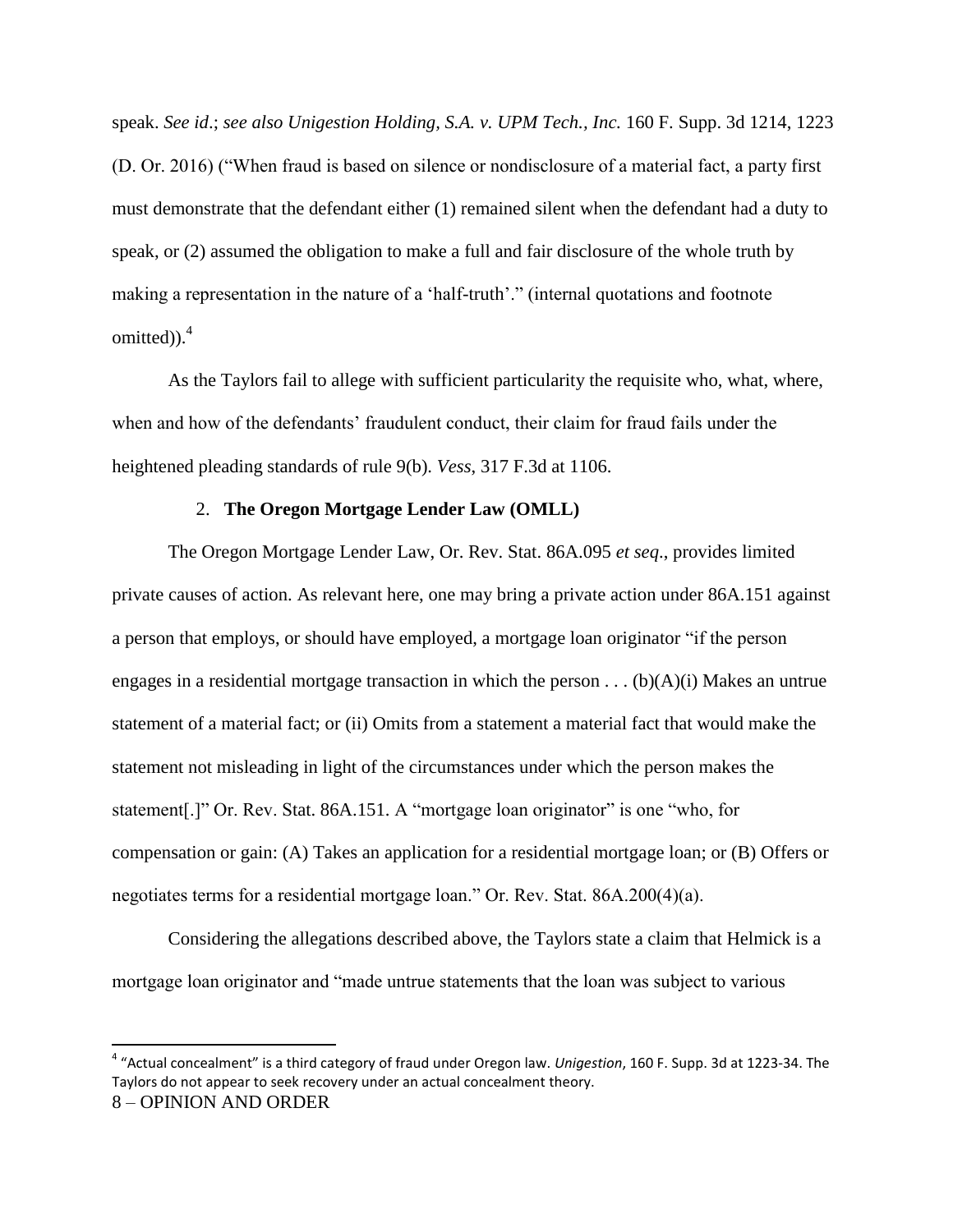consumer protection statues [sic], including TILA's right of recession [sic]." The Taylors further allege that Gorilla Capital brokered the loan to Helmick, that the Gorilla Capital and Helmick acted in concert and had a history of working in concert in lending, and that Helmick is the CEO of Gorilla Capital. As noted above, Helmick signed all emails with the Taylors as the CEO of Gorilla Capital. Although defendants appear to argue that the OMLL does not apply to Helmick (Helmick made the loan with his own money and he is not in the business of making loans secured by real estate, *see* Helmick Reply, 8) this argument is better suited for summary judgment.

#### 3. **TILA, HOEPA, and Dodd-Frank**

In claim three, The Taylors bring three counts for violations of the TILA, HOEPA, and Dodd-Frank. Specifically, these counts include allegations of predatory lending, lack of disclosures, and rescission. The parties agree that the three acts apply only to "creditors." Defendants argue the Taylors have not alleged defendants are "creditors" under the acts and therefore fail to state a claim.

A "creditor" is one who both regularly extends consumer credit and is the person to whom the debt is initially payable to. 15 U.S.C. § 1602(g).

A person regularly extends consumer credit only if it extended credit (other than credit subject to the requirements of § 1026.32) more than 25 times (or more than 5 times for transactions secured by a dwelling) in the preceding calendar year. . . . A person regularly extends consumer credit if, in any 12-month period, the person originates more than one credit extension that is subject to the requirements of § 1026.32 or one or more such credit extensions through a mortgage broker.

# 12 C.F.R. §1026.2(a)(17)(v).

Section 1026.32 outlines the requirements for a "high cost mortgage," i.e., any consumer credit transaction secured by the consumer's principal dwelling in which: (1) the annual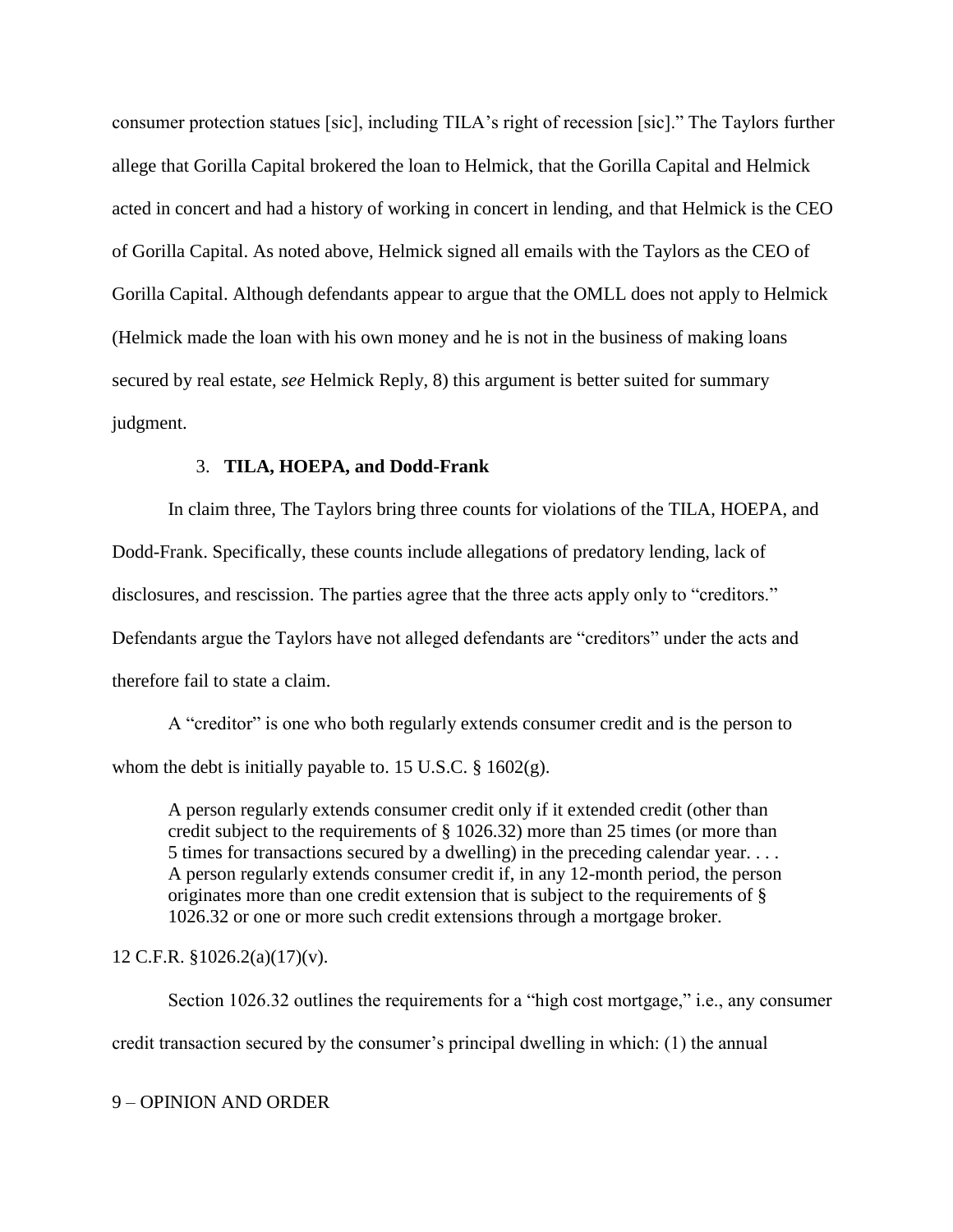percentage rate exceeds the average prime rate by more than 8.5 percentage points for a subordinate-lien transaction. § 1026.32(a).

The question here is whether the Taylors have sufficiently alleged defendants either extended consumer credit: (1) more than 25 times if not secured by a dwelling; (2) more than 5 times if secured by a dwelling; or (3) on two or more "high cost mortgages." The Taylors allege the loan at issue "accrued interest at 20%." Compl. ¶ 31. The Taylors' mortgage thus qualifies as a "high cost mortgage." The Taylors also allege "Defendants are creditors who offer credit to consumers on a regular basis." *Id.* "Helmick and Gorilla Capital annual[ly] engage in making or investing in mortgage loans that subject them to the Dodd-Frank Act, HOEPA, and TILA and the implementing regulations." *Id.* Gorilla Capital and Helmick send "a substantial amount of business" to Cascade Title, an escrow company. Compl. ¶ 42. "Helmick and Gorilla Capital make or invest in mortgage loans in excess of \$1,000,000 annually." Compl. ¶ 41.

These allegations, taken together, adequately allege that defendants made either: (1) 5 other consumer credit transactions secured by a dwelling; or (2) one other high cost mortgage in the 12 months surrounding the high cost mortgage defendants made to the Taylors. Defendants take issue with the fact that the Taylors do not differentiate between the loans made by Gorilla Capital and those made by Helmick. That argument, however, is better left for summary judgment. The complaint adequately alleges Gorilla Capital and Helmick are "creditors."

10 – OPINION AND ORDER The parties also disagree with respect to the statute of limitations on the rescission claim. This is an unsettled area of the law, and district courts within the Ninth Circuit have reached different conclusions. *Compare Hoang v. Bank of America*, 2017 WL 5559846 (W.D. Wa.) (using the one year limitations period of 15 U.S.C. §1640(e) for rescission claims), *with Paatalo v. JP Morgan Chase Bank*, 146 F. Supp. 3d 1239 (D. Or. 2015) (finding rescission claim brought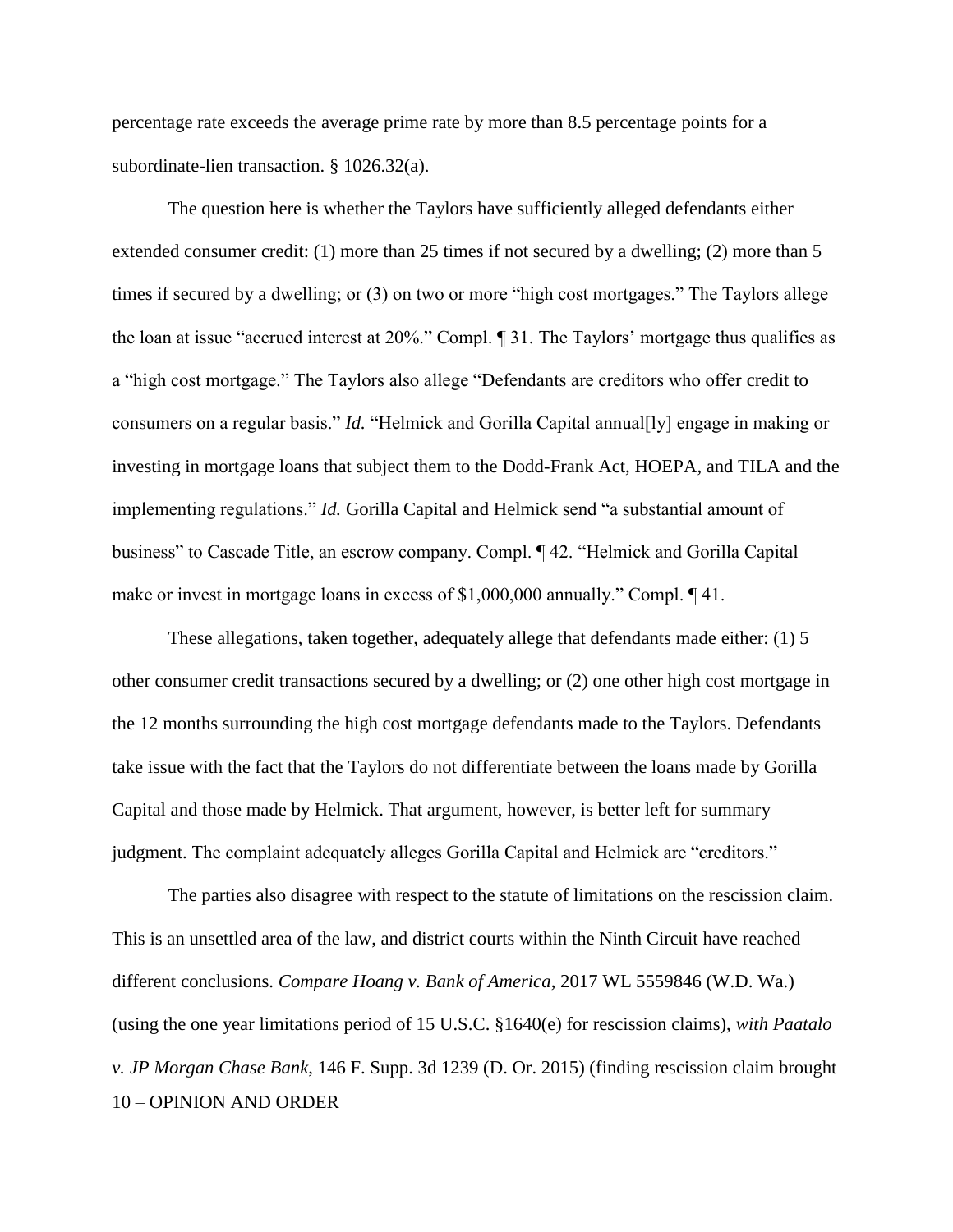seven years after loan was timely). However, at this point, this court need not wade into the murky waters of rescission claims post *Jesinoski v. Countrywide Home Loans*, 135 S. Ct. 790 (2015). A party has a right to rescind any subject loan<sup>5</sup> the latter of: (1) three business days after the loan; or (2) the delivery of the required rescission forms and disclosures. 15 U.S.C. § 1635(a). Even in the absence of any disclosures, the right to rescind expires three years after the consummation of the loan. 15 U.S.C. § 1635(f).

The Taylors allege they have "a general right to rescind within 3 days after certain events have occurred, including Defendants provision of material disclosure and rescission forms. **No disclosures or forms have ever been provided to Taylor***.*" Compl. ¶ 37 (emphasis added). The Taylors filed this action less-than three years after consummation of the loan. Assuming the loan was in fact a subject loan, and assuming the Taylors never received any disclosures or rescission forms, their claim could be timely.

# 4. **RESPA**

Gorilla Capital and Helmick move to dismiss the RESPA claim, arguing the Taylors did not state a claim under RESPA's anti-steering provision. I agree. The Taylors allege:

Defendants violated RESPA's prohibition on steering borrowers to an escrow company of Helmick's choice. This was done as Defendants, acting in concert, knew that no other title company would close the loan without compliance with RESPA, TILA, HOEPA, Dodd-Frank, and OMLL. Cascade Title receivers [sic] a substantial amount of business from Gorilla Capital and Helmick.

# Compl. ¶ 42.

l

Under RESPA, "No person shall give and no person shall accept any fee, kickback, or thing of value pursuant to any agreement or understanding, oral or otherwise, that business incident to or part of a real estate settlement service involving a federally related mortgage loan

<sup>11</sup> – OPINION AND ORDER <sup>5</sup> The parties disagree on, and this case turns largely on, whether the loan at issue was in fact a subject loan.